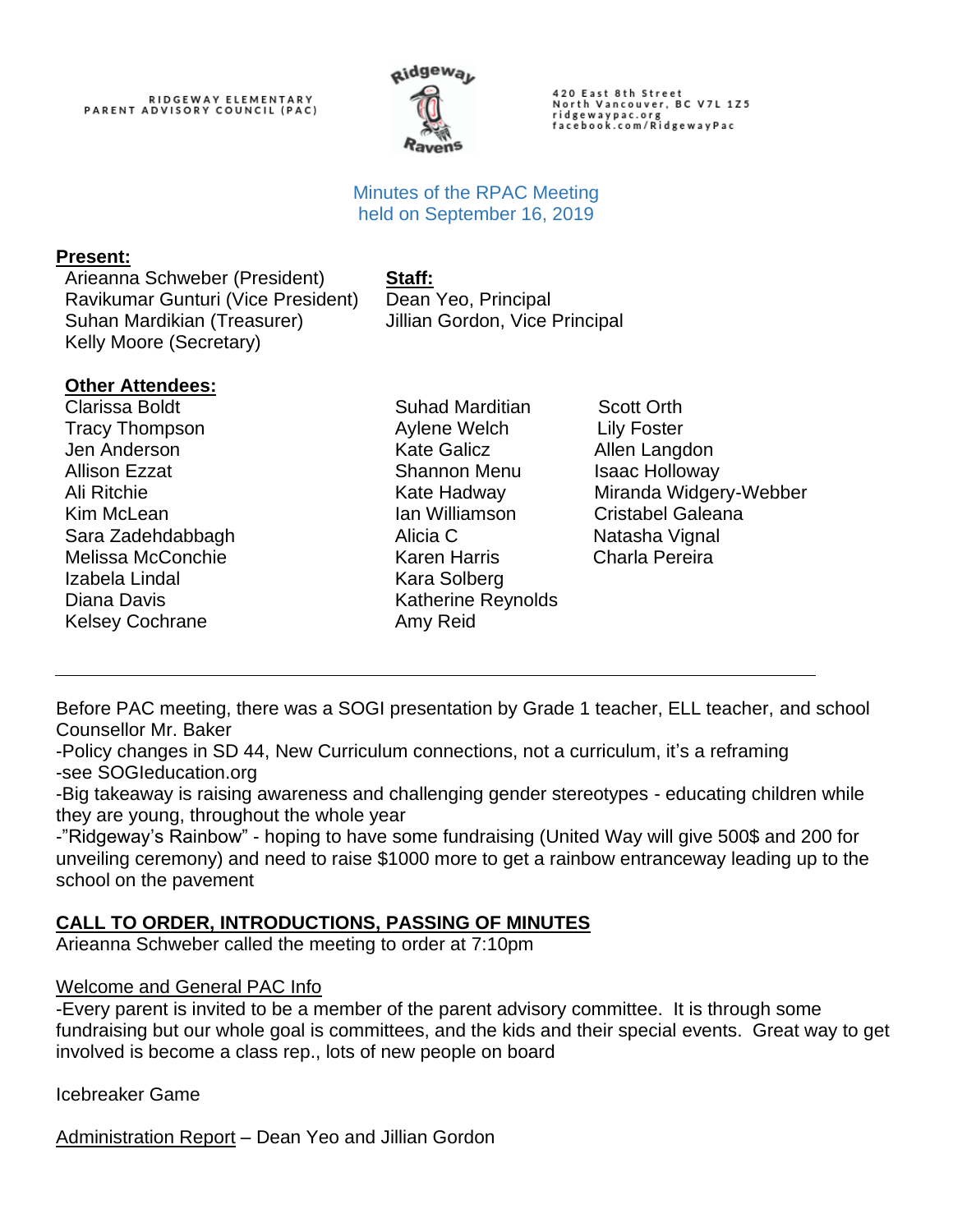

420 East 8th Street<br>North Vancouver, BC V7L 1Z5 ridgewaypac.org<br>facebook.com/RidgewayPac

-29 divisions (not 27) – not due to the increasing size of the school, it's to do with remedy and class composition (number of our complex learners in one class) – in attempts to reduce the amount of remedy we have made 2 new classes (almost everyone has been hired)

-2 rooms available for alternative programs (LST, etc) but now those are 2 other classes -when faced with all of these challenges that have come our way, the staff has been fantastic and flexible during all the changes

-Terry Fox run coming up, leadership opportunities, intermural

Question: how many students? ~625 students

Question: the portables how are they being used? Mountainside is using them (library services, OT offices, locations have been put here while Mountainside is being renovated) – this isn't permanent, and then the portables will be coming available

Question: how is this affecting the gym schedule and music schedule? Doubling up gym times, music isn't being done for the whole entire school, focusing on Primary, music being done in classes with teachers as a part of fine arts education

Question: new development on 3<sup>rd</sup> and densification in central Lonsdale, are those kids coming here? Probably! But not listed on plans.

Question: Can they keep adding portables? Yes, they can

Arieanna: The reopening of Cloverley, isn't being approved at this point, but send emails to MLAs to gain support for this.

Event and committee overview

PAC hosts events, but they are also school events

-WE NEED WELCOME NIGHT VOLUNTEERS!! (7 more)

-Terry Fox Run Sept 26<sup>th</sup> 1pm – kids run up Grand Boulevard, (parents on corners to ensure safety), kindergarten students run around the school – we need volunteers to help run this

-Spring Fair is a fun carnival for the school – silent auction, raffle, pony rides, bouncy castle

-Big \$\$ for our school about \$25,000 is raised, this year is similar format

-Committees – separate with own social budget – encourages people to do something that is face to face, like dinner or coffee etc. – sign up to be involved

-ex – Fun Lunch, Bike to School Week, Playground, craft fair, multicultural fair, photo night -No pressure to do each event, it is not necessary for the events to run, but if people want to spearhead it, then please do it!

-If you ever want to run an event, we will make it happen!

Family of Schools Report – Clarissa

-Big fundraiser for feeder family of schools: Queensbury, Brooksbank, Eastview and Ridgeway – we all will go to Sutherland as the catchment high school

-Haunted Harvest and Haunted Corn Maze – need decorations to make it creepy

-5 volunteers needed from Ridgeway

-Oct 20<sup>th</sup> is Haunted Harvest - Corn Maze (10-2pm) (lots of fun for everyone in the family) – all free or by donation, great way to meet other parents and for the kids to see each other in another environment

Vote for New VP's

-we voted on new PAC Executives, and we need a new Vice President, because next year we will need a new President for next year